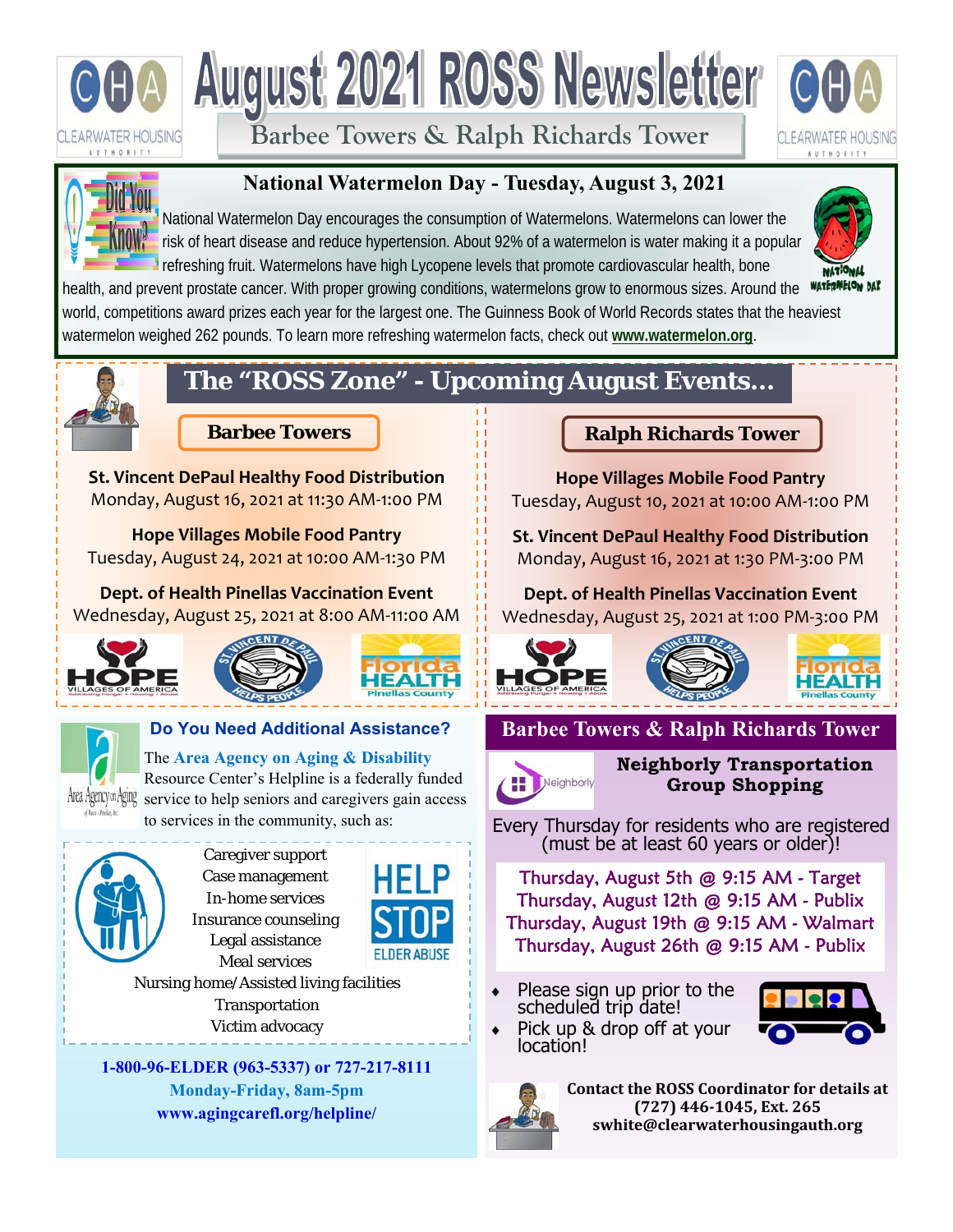

National Eye Exam Month was founded by Sears Optical in 1989 and is dedicated to the importance of eye health and safety. Although seniors are more prone to eye issues, there are ways they can protect themselves and prevent long-term issues.

- When washing your face, use a clean towel and water to prevent infection
- Do not use others eye medication or glasses
- No Smoking
- Be sure to get a healthy amount of rest
- Consume Vitamin A and proteins (nuts are perfect)
- Do not use sprays (i.e. hairspray) close to the eyes
- When watching TV, on the computer, and/or reading, be sure to have good lighting, take short breaks to rest the eyes and make sure the print is large and clear

People over the age of 55 should also be very cautious of cataracts, an eye disease that clouds the lens of the eyes and can lead to vision loss. Those who have cataracts disease may experience extremely blurry vision, a glare, colors that may appear faded, and double vision. The CDC's Vision Health Initiative (VHI) promotes vision health and quality of life by preventing and controlling eye disease, injury, and vision loss that results in disability. Find out more at **www.cdc.gov/visionhealth**.



## **No-Cost Eye Exams – Are you Eligible?**

EyeCare America is a public service program of the Foundation of the American Academy of Ophthalmology. By age 65, one in three Americans has some form of vision-limiting eye

disease. To help address this need, EyeCare America provides eye care to US citizens and legal residents through volunteer ophthalmologists (Eye M.D.s) at no cost to seniors who qualify.

 For more information, call **877-887-6327**  Hours: 11 AM-3 PM, Monday-Friday (EST)

Email: **eyecareamerica@aao.org** or visit **www.aao.org/eyecare-america**

## **Inspirational Quote…**

**"Strength doesn't come from what you can do. It comes from overcoming the things you once thought you couldn't."** 

 **- Rikki Rogers** 



**PSTA Emergency Transportation Available** 



## **Just in case you didn't know…**

- During a hurricane evacuation, PSTA bus rides are **FREE**
- Routes may be modified and will include shelters
- Routes will continue to operate until winds reach tropical storm force (40 mph)
- Contact PSTA at **727-540-1900** or visit **www.psta.net**

## **Ways to find out your evacuation zone...**

Visit **www.pinellascounty.org/KnowYourZone**



- Call Pinellas County Emergency Management at
- **727-453-3150** (automated) or **727-464-3800**
- Download the "Ready Pinellas" app at Google Play or the App Store

To stay informed, sign up for the **FREE** Alert Pinellas Notification service to receive emergency information.



To register, visit **www.pinellascounty.org/alertpinellas**